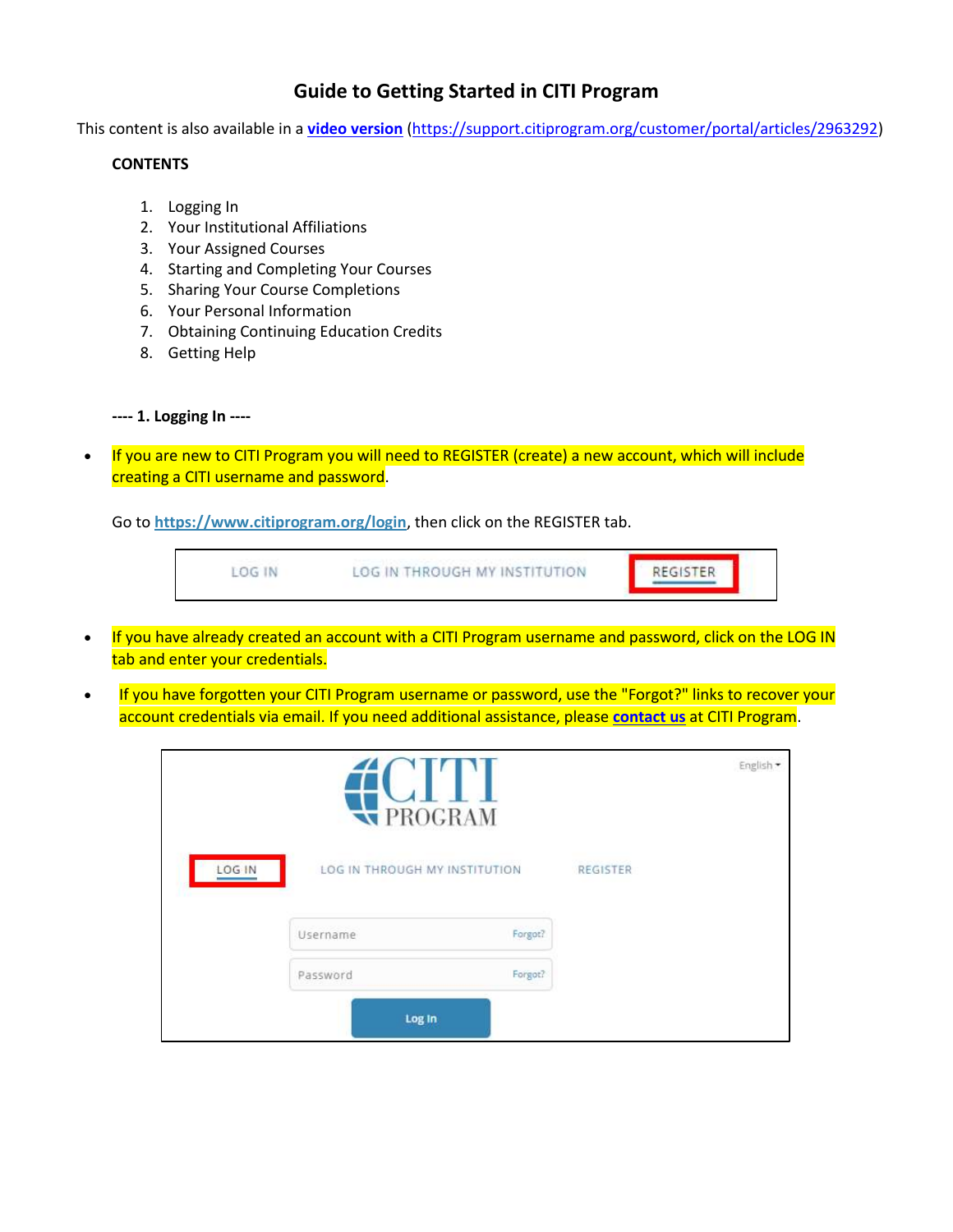**---- 2. Your Institutional Affiliations ----**

| Courses<br>Records<br>CEUS<br>Support<br>PROGRAM                                                       | English +<br>Sample Learner<br>ID 1928054                   |
|--------------------------------------------------------------------------------------------------------|-------------------------------------------------------------|
| Welcome, Sample<br><b>Add Institutional Affiliation</b><br><b>Purchase Independent Learner Courses</b> | 16<br>Years of<br><b>Courses</b><br>Completed<br>Membership |

Once you log in, your starting point is the "Courses" page. (Those familiar with earlier versions of CITI Program will know it as "Main Menu / My Courses.")

The "Courses" page provides links to all your Institutional Courses (those sponsored by institutions with which you are affiliated) as well as those you may have purchased yourself as an Independent Learner. Click on one of the View Courses links for the course listing of interest.

If an institution which you are affiliated with does not appear on the list, click on **Add an Affiliation**. If you wish to remove one of the listed affiliations, click on **Remove an Affiliation**.

If you remove an affiliation you will still have access to records of courses completed for that institution (see **section 5 - Sharing Your Course Completions**).

You will not be able to take any new courses under for that institution unless you add it as a new affiliation.

Note that you may affiliate with more than one institution. If there are modules common to the course requirements of multiple institutions, you will only be required to take those once.

# **Institutional Courses**

Institutional Courses are available to learners who have an affiliation with one or more subscribing institutions. If an institution with which you are affiliated is not listed, you may want to add an affiliation. If you are no longer associated with a listed institution, you may want to remove an affiliation.



As an independent Learner, you have the ability to purchase courses for your own use. Before you purchase a course, please make sure you do not already have access to that course through an Institutional affiliation. Please note that refunds are not available for courses purchased as an Independent Learner.

**View Courses**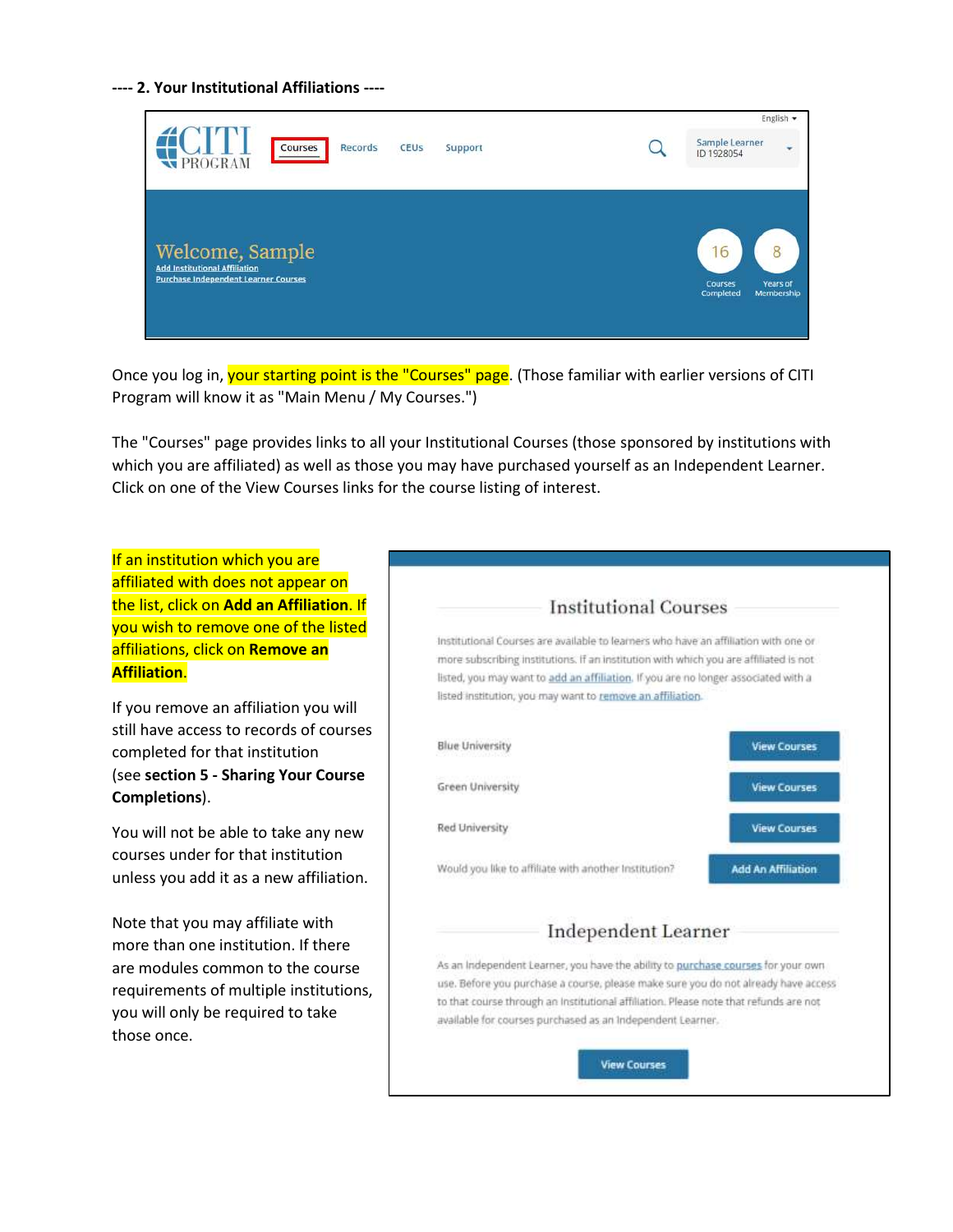#### **---- 3. Your Assigned Courses ----**

After you click on a **View Courses** link for an affiliated institution, you will see a course listing "filtered" for that institution.

You can clear or change the filter to see other listings. The course listing is divided into Active Courses (courses you have started), Courses Ready to Begin (not yet started), and Completed Courses.

If you don't see **Social & Behavioral Research** listed in the courses ready to begin, you will need to ADD A COURSE.

When adding a course, answer the nine (9) questions as such: **Q1**- Social a& Behavioral Research Investigator; **Q2**- N/A; **Q3**- Not at this time; **Q4**- Not at this time; **Q5**-No; **Q6**-No; **Q7**- Not at this



time; **Q8**- I am not required to complete the IPS course at this time and **Q9**-N/A.

For each affiliated institution the **Learner Tools** links provide options designed to help you with tasks for that institution's courses:

Learner Tools for Red University · Add a Course • Remove a Course • View Previously Completed Coursework • Update Institution Profile · View Instructions Page • Remove Affiliation

- **Add a Course** takes you to the course enrollment questions where your responses will add you to the correct learner group.
- **Remove a Course** takes you to your current course list, allowing you to de-select any that are not appropriate for you.
- **View Previously Completed Coursework** allows you to see your past scores, view course expiration dates, and print-view-share completion records. (For more, see **section 5 - Sharing Your Course Completions**.)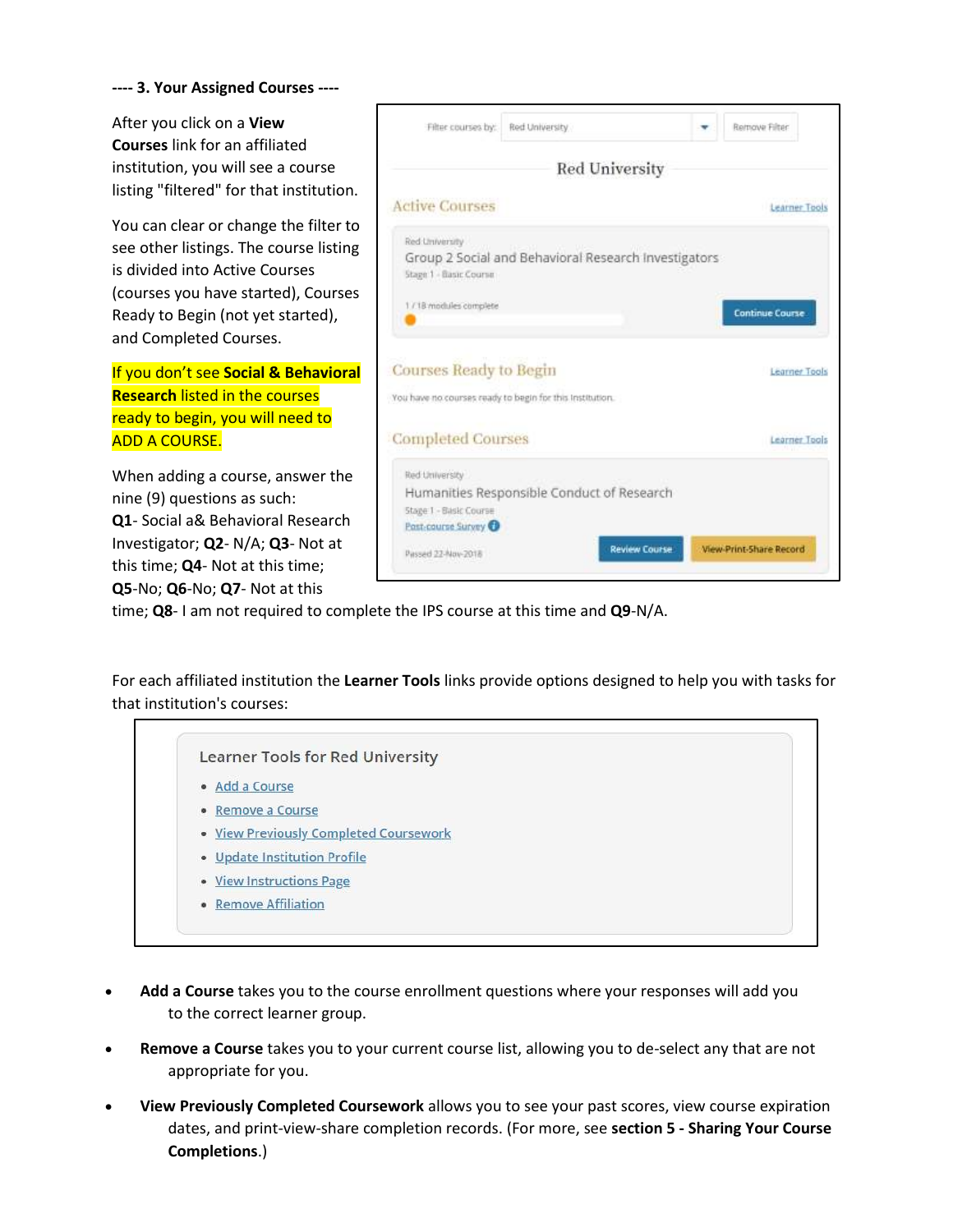- **Update Institution Profile** allows you to update your institution-specific details, such as your institutional ID or employee number, email, department, role in research, etc.
- **View Instructions Page** provides institution-specific information, if your institution has provided it.
- **Remove Affiliation** allows you to remove the institutional affiliation.

When Registering (creating) an account, or when you "Add a Course" via Learner Tools for an affiliated institution:

- You will be presented with a series of questions or options to enable you to enroll in the Learner Group (and associated courses) appropriate to the curriculum selected by your institution, or as your own interests dictate.
- Your role in research does not affect your curriculum choices. The course set into which you are enrolled in depends only on your answers to the "Select Curriculum" questions.

As noted, the starting page after Registration and when you log in is "Courses." The View Courses buttons on this page take you to the lists of courses you have currently selected for each institution (and any Independent Learner courses you may have purchased).

| <b>Required Modules</b>                                |             |        |              |
|--------------------------------------------------------|-------------|--------|--------------|
| Complete all 18 required modules.                      |             |        |              |
| Module                                                 | Completed   | Score  | Status       |
| Belmont Report and Its Principles (ID 1127)            | 22-Nov-2018 | 100%   | Review       |
| Cultural Competence in Research (ID 15166)             | Incomplete  | ×      | <b>Start</b> |
| Students in Research (ID 1321)                         | Incomplete  | ω      | Start        |
| History and Ethical Principles - SBE (ID 490)          | incomplete  | ¥.     | Start.       |
| Defining Research with Human Subjects - SBE (ID 491)   | Incomplete  | $\sim$ | Start        |
| The Federal Regulations - SBE (ID SD2)                 | Incomplete  | 92     | Start.       |
| THE CALLENGAL CONTROL<br>Assessing Risk - SBE (ID 503) | Incomplete  | $\sim$ | Start.       |
| Informed Consent - SBE (ID 504)                        | Incomplete  | ä.     | Start        |
| Privacy and Confidentiality - SBE (ID 505)             | incomplete. | 大      | Start        |

**---- 4. Starting and Completing Your Courses ----**

Click the title of a course to begin or continue the course.

• You must first complete the **Integrity Assurance Statement** presented at the top after clicking a course title. The system will not allow you to start the course modules until you have clicked the "accept" boxes.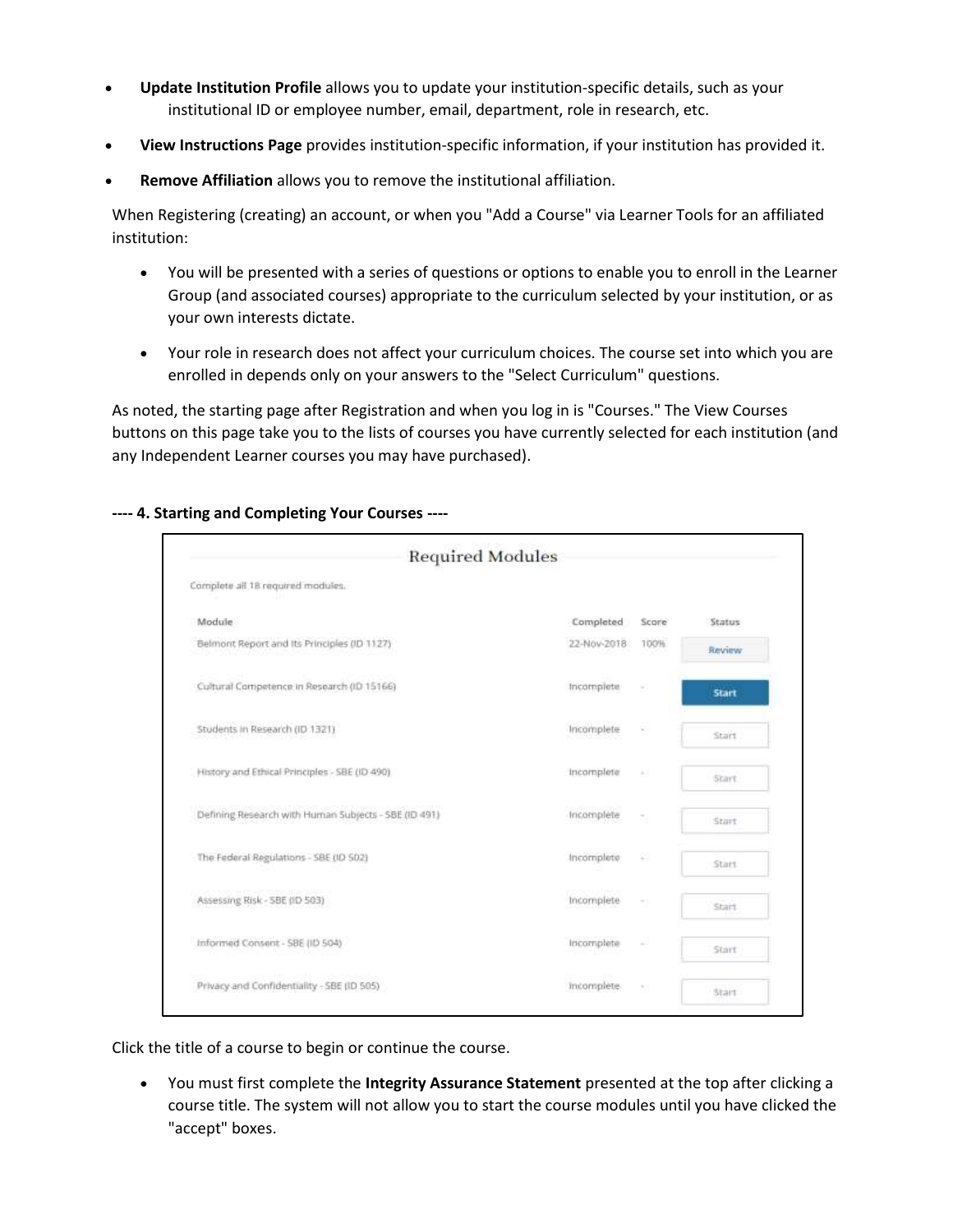- To complete and pass a course, you must achieve an average minimum passing grade on (1) the quizzes associated with Required modules set by your institution; and (2) the quizzes associated with the minimum number of Elective modules the institution has specified, if any.
- Note that for some courses the institution has specified a required minimum grade per quiz, in addition to the minimum average score for the quizzes overall. If set, you must also meet this requirement to pass.
- Institutions may also include Supplemental (optional) modules with a course. These are entirely optional, and scores on the associated quizzes do not affect passing requirements. You may return to the course at a future time to review these modules if you prefer.

When you meet the course passing requirements, you will be presented with a menu of options for what to do next:

| of Research - Basic Course" course.                                                                 |
|-----------------------------------------------------------------------------------------------------|
| <b>Access your Completion Records</b>                                                               |
| View, Print, or Share via link your Completion Certificate or Completion Report<br>for this course. |
| Independent Learner Courses                                                                         |
| Purchase additional training. New offerings include Clinical Research                               |
| Coordinator (CRC), Disaster Planning for the Research Enterprise (DPRE), Good                       |
| Laboratory Practice (GLP), and more,                                                                |
| Post-Course Evaluation                                                                              |
| Fill out a voluntary post-course evaluation.                                                        |
| <b>Return to Courses</b>                                                                            |
| Review your completed modules and continuing education (CE/CEU) credit                              |
| eligibility (if applicable).                                                                        |

**---- 5. Sharing Your Course Completions ----**

| PROGRAM | Records<br>Courses<br>CEUs<br>Support | English $\star$<br>Sample Learner<br>ID 1928054 |
|---------|---------------------------------------|-------------------------------------------------|
|         | Records                               |                                                 |

CITI Program offers two kinds of documentation to reflect a course completion: Completion Reports and Completion Certificates. Both are available from the Records tab for courses completed under all institutional affiliations, or as an Independent Learner.

- **Completion Reports** are "transcripts" that include all quiz scores. Part 1 shows scores at the time you completed and passed the course. Part 2 reflects any subsequent quiz attempts.
- **Completion Certificates** are "diplomas" that do not include quiz scores. They are more suitable for sharing on sites like LinkedIn.

Each Completion Report and Completion Certificate has a unique "verify" link that you can send to others to share your results (or use for online posting).